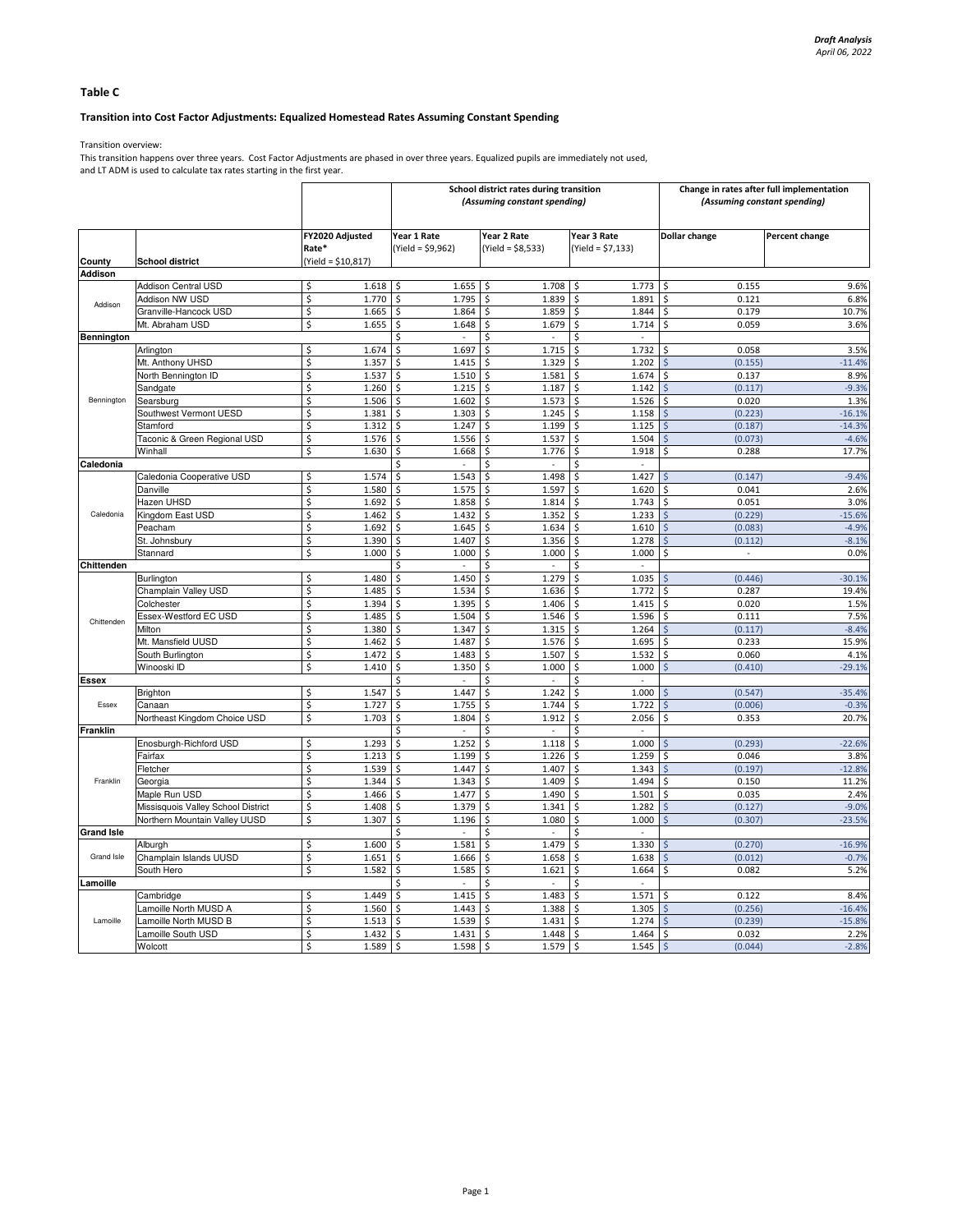# Table C

## Transition into Cost Factor Adjustments: Equalized Homestead Rates Assuming Constant Spending

Transition overview:

This transition happens over three years. Cost Factor Adjustments are phased in over three years. Equalized pupils are immediately not used, and LT ADM is used to calculate tax rates starting in the first year.

|            |                                                           |                            |                                      | School district rates during transition<br>(Assuming constant spending) | Change in rates after full implementation<br>(Assuming constant spending) |                                          |                       |
|------------|-----------------------------------------------------------|----------------------------|--------------------------------------|-------------------------------------------------------------------------|---------------------------------------------------------------------------|------------------------------------------|-----------------------|
|            |                                                           | FY2020 Adjusted<br>Rate*   | Year 1 Rate<br>$(Yield = $9,962)$    | Year 2 Rate<br>$(Yield = $8,533)$                                       | Year 3 Rate<br>$(Yield = $7,133)$                                         | Dollar change                            | <b>Percent change</b> |
| County     | <b>School district</b>                                    | $(Yield = $10,817)$        |                                      |                                                                         |                                                                           |                                          |                       |
| Orange     |                                                           |                            | \$                                   | \$                                                                      | \$                                                                        |                                          |                       |
|            | <b>Blue Mountain USD</b>                                  | \$<br>1.523                | \$<br>1.469                          | \$<br>1.393                                                             | \$<br>1.280                                                               | \$<br>(0.243)                            | $-15.9%$              |
|            | Echo Valley Community School District<br>First Branch USD | \$<br>1.419<br>\$<br>1.601 | \$<br>1.309<br>1.599                 | \$<br>1.163<br>\$<br>1.579                                              | \$<br>1.000<br>\$<br>1.544                                                | $\mathsf{\hat{S}}$<br>(0.419)<br>(0.057) | $-29.5%$<br>$-3.6%$   |
|            | Orange Southwest USD                                      | \$<br>1.586                | \$<br>\$<br>1.586                    | \$<br>1.585                                                             | 1.576<br>\$                                                               | \$<br>\$<br>(0.010)                      | $-0.6%$               |
| Orange     | Oxbow UHSD                                                | \$<br>1.554                | \$<br>1.543                          | \$<br>1.473                                                             | \$<br>1.369                                                               | \$<br>(0.185)                            | $-11.9%$              |
|            | Rivendell Interstate USD                                  | \$<br>1.810                | 1.731<br>\$                          | \$<br>1.652                                                             | \$<br>1.535                                                               | \$<br>(0.275)                            | $-15.2%$              |
|            | Strafford                                                 | \$<br>1.554                | \$<br>1.674                          | \$<br>1.660                                                             | \$<br>1.633                                                               | \$<br>0.079                              | 5.1%                  |
|            | Thetford                                                  | \$<br>1.754                | \$<br>1.843                          | \$<br>2.005                                                             | \$<br>2.223                                                               | \$<br>0.469                              | 26.8%                 |
|            | Waits River Valley USD                                    | \$<br>1.404                | \$<br>1.427                          | \$<br>1.346                                                             | \$<br>1.226                                                               | $\dot{\mathsf{S}}$<br>(0.178)            | $-12.7%$              |
| Orleans    |                                                           |                            | \$<br>$\overline{\phantom{a}}$       | \$<br>$\overline{\phantom{a}}$                                          | \$<br>$\overline{\phantom{a}}$                                            |                                          |                       |
|            | Charleston                                                | \$<br>1.527                | \$<br>1.304                          | \$<br>1.056                                                             | \$<br>1.000                                                               | \$<br>(0.527)                            | $-34.5%$              |
|            | Coventry                                                  | \$<br>1.384                | 1.301<br>\$                          | \$<br>1.172                                                             | \$<br>1.000                                                               | (0.384)<br>\$                            | $-27.7%$              |
|            | Craftsbury                                                | \$<br>1.701                | \$<br>1.658                          | \$<br>1.589                                                             | \$<br>1.484                                                               | \$<br>(0.217)                            | $-12.8%$              |
|            | Derby                                                     | \$<br>1.137                | \$<br>1.013                          | \$<br>1.000                                                             | \$<br>1.000                                                               | $\ddot{\varsigma}$<br>(0.137)            | $-12.1%$              |
|            | Holland<br>Jav                                            | \$<br>1.499<br>\$<br>1.509 | \$<br>1.359<br>1.320<br>\$           | \$<br>1.233<br>\$<br>1.205                                              | \$<br>1.050<br>\$<br>1.037                                                | $\zeta$<br>(0.450)<br>(0.472)<br>\$      | $-30.0%$<br>$-31.3%$  |
|            | Lake Region UHSD                                          | \$<br>1.409                | 1.429<br>Ŝ.                          | \$<br>1.282                                                             | \$<br>1.071                                                               | $\mathsf{S}$<br>(0.338)                  | $-24.0%$              |
|            | Lake Region Union Elementary-Middle So                    | \$<br>1.246                | 1.077<br>Ś                           | \$<br>1.000                                                             | \$<br>1.000                                                               | $\dot{\mathsf{S}}$<br>(0.246)            | $-19.8%$              |
| Orleans    | Lowell                                                    | \$<br>1.269                | \$<br>1.072                          | \$<br>1.000                                                             | \$<br>1.000                                                               | \$<br>(0.269)                            | $-21.2%$              |
|            | Morgan                                                    | \$<br>1.257                | \$<br>1.088                          | \$<br>1.000                                                             | \$<br>1.000                                                               | $\zeta$<br>(0.257)                       | $-20.4%$              |
|            | Newport City                                              | \$<br>1.246                | 1.061<br>\$                          | \$<br>1.000                                                             | \$<br>1.000                                                               | \$<br>(0.246)                            | $-19.7%$              |
|            | Newport Town                                              | \$<br>1.596                | \$<br>1.419                          | \$<br>1.225                                                             | \$<br>1.000                                                               | \$<br>(0.596)                            | $-37.3%$              |
|            | North Country Jr UHSD                                     | \$<br>1.488                | \$<br>1.591                          | \$<br>1.456                                                             | \$<br>1.260                                                               | $\zeta$<br>(0.227)                       | $-15.3%$              |
|            | North Country Sr UHSD                                     | \$<br>1.438                | 1.472<br>\$                          | \$<br>1.349                                                             | \$<br>1.170                                                               | \$<br>(0.268)                            | $-18.6%$              |
|            | Orleans Southwest UESD                                    | \$<br>1.641                | \$<br>1.626                          | \$<br>1.602                                                             | \$<br>1.561                                                               | $\zeta$<br>(0.080)                       | $-4.9%$               |
|            | Troy                                                      | \$<br>1.497                | \$<br>1.287                          | \$<br>1.037                                                             | \$<br>1.000                                                               | $\zeta$<br>(0.497)                       | $-33.2%$              |
|            | Westfield                                                 | \$<br>1.529                | \$<br>1.000                          | \$<br>1.000                                                             | \$<br>1.000                                                               | Ś<br>(0.529)                             | $-34.6%$              |
| Rutland    | <b>Barstow USD</b>                                        | \$<br>1.399                | \$<br>\$<br>1.412                    | \$<br>\$<br>1.430                                                       | \$<br>\$<br>1.449                                                         | \$<br>0.050                              | 3.6%                  |
|            | Ira                                                       | \$<br>1.348                | 1.308<br>\$                          | \$<br>1.328                                                             | \$<br>1.350                                                               | \$<br>0.002                              | 0.2%                  |
|            | Mettawee School District                                  | \$<br>1.448                | \$<br>1.443                          | \$<br>1.428                                                             | \$<br>1.401                                                               | \$<br>(0.047)                            | $-3.3%$               |
|            | Mill River USD                                            | \$<br>1.571                | \$<br>1.555                          | \$<br>1.524                                                             | \$<br>1.475                                                               | \$<br>(0.096)                            | $-6.1%$               |
|            | Otter Valley USD                                          | \$<br>1.369                | \$<br>1.377                          | \$<br>1.338                                                             | \$<br>1.278                                                               | \$<br>(0.091)                            | $-6.7%$               |
| Rutland    | Pittsfield                                                | \$<br>1.275                | \$<br>1.525                          | \$<br>1.575                                                             | \$<br>1.639                                                               | \$<br>0.364                              | 28.6%                 |
|            | Quarry Valley USD                                         | \$<br>1.514                | \$<br>1.493                          | 1.470<br>\$                                                             | \$<br>1.430                                                               | \$<br>(0.084)                            | $-5.5%$               |
|            | <b>Rutland City</b>                                       | \$<br>1.427                | \$<br>1.432                          | \$<br>1.346                                                             | \$<br>1.219                                                               | (0.207)<br>\$                            | $-14.5%$              |
|            | Rutland Town                                              | \$<br>1.457                | 1.484<br>\$                          | \$<br>1.576                                                             | 1.696<br>\$                                                               | 0.239<br>\$                              | 16.4%                 |
|            | Slate Valley USD                                          | \$<br>1.484                | \$<br>1.486                          | \$<br>1.449                                                             | \$<br>1.390                                                               | \$<br>(0.094)                            | $-6.4%$               |
|            | Wells Spring USD                                          | \$<br>1.502                | \$<br>1.444                          | \$<br>1.380                                                             | \$<br>1.284                                                               | \$<br>(0.218)                            | $-14.5%$              |
| Washington |                                                           |                            | Ś                                    | \$                                                                      | \$<br>÷,                                                                  |                                          |                       |
| Washington | Barre USD                                                 | 1.254<br>\$<br>\$          | \$<br>1.252                          | \$<br>1.223                                                             | \$<br>1.176                                                               | Š.<br>(0.077)<br>\$                      | $-6.2%$<br>$-5.4%$    |
|            | Cabot<br>Harwood USD                                      | 1.701<br>\$<br>1.660       | \$<br>1.688<br>\$<br>1.706           | \$<br>1.658<br>\$<br>1.811                                              | \$<br>1.609<br>\$<br>1.948                                                | (0.092)<br>\$<br>0.288                   | 17.4%                 |
|            | Montpelier Roxbury School District                        | \$<br>1.512                | \$<br>1.562                          | \$<br>1.638                                                             | \$<br>1.736                                                               | -\$<br>0.224                             | 14.8%                 |
|            | Paine Mountain School District                            | \$<br>1.435                | 1.428<br>\$                          | \$<br>1.417                                                             | \$<br>1.394                                                               | $\zeta$<br>(0.041)                       | $-2.9%$               |
|            | Twinfield USD                                             | \$<br>1.688                | 1.722<br>\$                          | \$<br>1.733                                                             | \$<br>1.740                                                               | \$<br>0.052                              | 3.1%                  |
|            | <b>Washington Central USD</b>                             | \$<br>1.725                | \$<br>1.690                          | \$<br>1.704                                                             | \$<br>1.715                                                               | \$<br>(0.010)                            | $-0.6%$               |
| Windham    |                                                           |                            | Ş                                    | Ş                                                                       |                                                                           |                                          |                       |
|            | <b>Bellows Falls UHSD</b>                                 | \$<br>1.652                | \$<br>$1.811$ \$                     | $1.809$ \$                                                              | $1.799$ \$                                                                | 0.147                                    | 8.9%                  |
|            | Marlboro                                                  | \$<br>1.679                | $1.609$ \$<br>\$                     | $1.521$ \$                                                              | $1.389$ \$                                                                | (0.290)                                  | $-17.2%$              |
| Windham    | River Valleys USD                                         | \$<br>1.639                | $\ddot{\circ}$<br>$1.600$ \$         | $1.556$ \$                                                              | 1.487S                                                                    | (0.152)                                  | $-9.3%$               |
|            | Rockingham                                                | \$<br>$1.610 \pm 5$        | $1.623$ \$                           | $1.628$ \$                                                              | $1.628$ \$                                                                | 0.018                                    | 1.1%                  |
|            | Southern Valley USD                                       | \$<br>1.268                | $1.150$ \$<br>l \$                   | $1.000$ \$                                                              | $1.000$ \$                                                                | (0.268)                                  | $-21.1%$              |
|            | Stratton                                                  | \$<br>1.781                | $1.787$ \$<br>\$                     | 1.914                                                                   | 5<br>$2.083$ \$                                                           | 0.302                                    | 17.0%                 |
|            | Twin Valley USD                                           | \$<br>2.058                | \$<br>$1.899$ \$                     | 1.857                                                                   | $1.789$ \$<br>l \$                                                        | (0.268)                                  | $-13.0%$              |
|            | Vernon                                                    | \$<br>1.497                | \$<br>$1.525$ \$                     | $1.601$ \$                                                              | $1.701$ \$                                                                | 0.204                                    | 13.6%                 |
|            | West River MUED A<br>West River MUED B                    | \$<br>1.714<br>\$<br>2.111 | $1.527$ \$<br>\$<br>\$<br>$2.165$ \$ | 1.423<br>$2.175$ \$                                                     | \$<br>$1.271$ \$<br>$2.179$ \$                                            | (0.443)<br>0.068                         | $-25.8%$<br>3.2%      |
|            | Windham                                                   | \$<br>$2.268$ \$           | $1.811 \pm 5$                        | $1.804$ \$                                                              | $1.786$ \$                                                                | (0.482)                                  | $-21.2%$              |
|            | Windham Northeast UESD                                    | \$<br>1.708                | $\ddot{\circ}$<br>$1.610$ \$         | $1.523$ \$                                                              | $1.395$ \$                                                                | (0.314)                                  | $-18.4%$              |
|            | Windham Southeast USD                                     | \$<br>1.681                | $1.756$ \$<br>$\sqrt{2}$             | $1.813 \quad $$                                                         | $1.884$ \$                                                                | 0.203                                    | 12.1%                 |